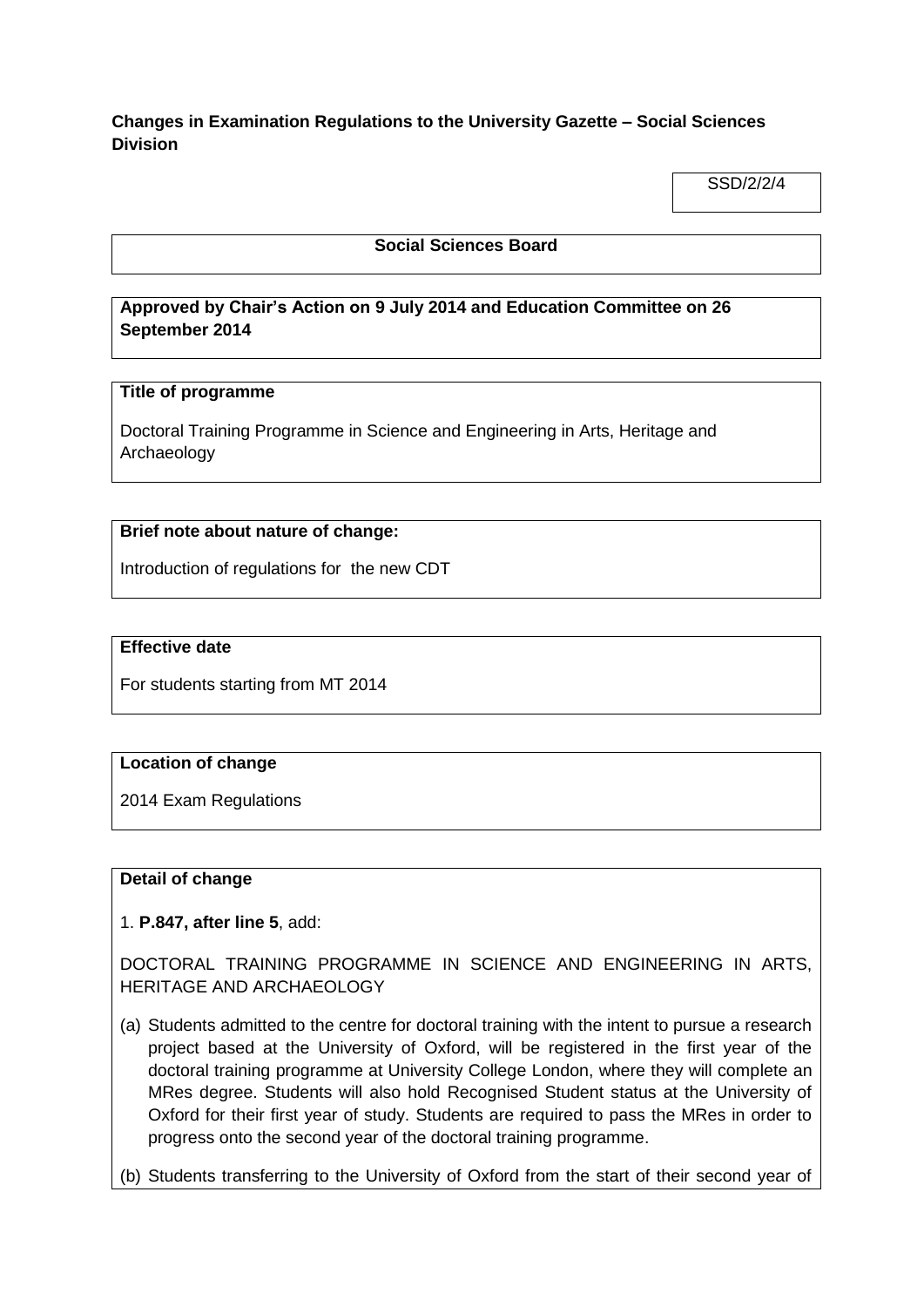the doctoral training programme will be admitted to the status of Probationer Research Student. Status will be back-dated to their commencement on the doctoral training programme.

- (c) Transfer of Status from Probationer Research Student to DPhil, MLitt or MSc by research should be achieved not later than the third term following transfer to Oxford. Students are required to demonstrate that the research already accomplished shows promise of the ability to produce a satisfactory DPhil, MLitt or MSc by Research thesis on the intended topic. Students are required to submit to the Director of Graduate Studies a report title and abstract (of no more than 300 words/one side of A4) by Friday of eighth week Michaelmas Term. Each student will also give a Transfer of Status Presentation of fifteen minutes (plus ten minutes of questions) during noughth week of Hilary Term. Students should submit two copies (and one electronic copy) of a research proposal of no more than 7,500 words, including an outline of research plans, a preliminary review of the literature, methodology progress to date, bibliography and a timetable for completion to the Director of Graduate studies by Friday of eighth week Hilary Term. On receiving the application, the Director of Graduate studies will, on behalf of the Graduate Studies Committee, appoint two assessors neither of whom will normally be the student's supervisor. The assessors will read the script before submitting to the Board their reports and a joint summary statement supporting their recommendation. Students will be required to attend a Transfer of Status Assessment Meeting with their supervisor(s) and assessors to discuss their report. These meetings will be held during 1st week of Trinity Term. A student whose first application is unsuccessful may be given one further opportunity to apply for transfer, following the procedures laid down in the General Regulations Governing Research Degrees.
- (d) Confirmation of DPhil Status should normally be achieved not later than the ninth term from commencement on the Doctoral Training Programme. The department expects that, in most cases, the application for confirmation will be made immediately after return from field-work and no later than eighth week Trinity Term of the student's third year on the doctoral training programme. No candidate may submit a thesis for the doctoral degree without having first obtained confirmed doctoral status. Any student who does not confirm by the end of their ninth term, will be required to apply for a deferral of confirmation of status and may be allowed up to three terms for this purpose. Any student who fails to confirm status within nine terms from commencement on the Doctoral Training Programme (or within a maximum of twelve terms where deferral has been approved) will have their student status lapsed. The purpose of the submission for confirmed status is to ensure that the student is working to a doctoral standard. The confirmation report should show evidence that the research already accomplished gives promise of the ability to produce a satisfactory DPhil thesis on the intended topic. For this purpose the candidate must submit to the Director of Graduate Studies two copies (together with an electronic version) of a report describing in approximately 3,000 words the aims and methods of the projected thesis. The student will also be required to include with the written work an outline of the proposed thesis, including the topics to be covered in individual chapters, and a timetable for completion. In addition, two substantive chapters of no more than 10,000 words each must also be submitted. Students wishing to undertake the DPhil via scientific papers should substitute the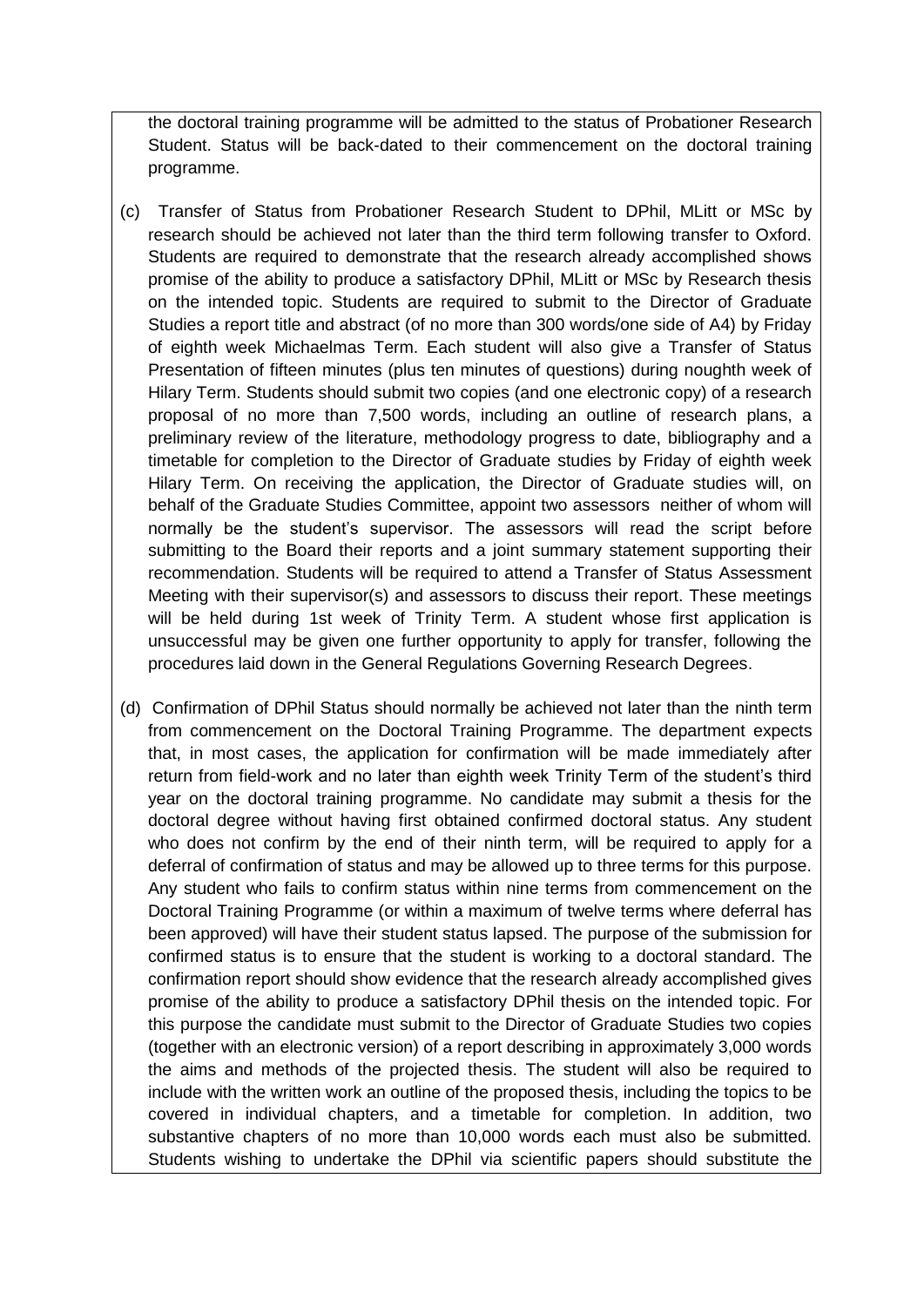chapters of the thesis with two papers. On receiving the application the Director of Graduate Studies will appoint two assessors (normally two academic members of staff) neither of whom will normally be the student's supervisor. The assessors will read the script before submitting to the Board their written reports and a joint summary statement supporting their recommendation. Students will be required to meet with their assessors and supervisor(s) at an assessment interview to discuss their report. A student whose first application is unsuccessful may be given one further opportunity to apply for confirmation, following the procedures laid down, normally within one term if necessary for the purpose of making the application. Students will be notified of the outcome and they should receive advice from their supervisor(s) on their confirmation assessment.

(e) A full-time Student for the Degree of D.Phil. in the Centre for Doctoral Training in Science and Engineering in Arts, Heritage and Archaeology, may hold status for twelve terms from commencement on the doctoral training programme. A full-time student for the Degree of MLitt. or MSc by Research may hold that status for nine terms from commencement on the doctoral training programme (six terms from transfer to Oxford). Candidates for the Degrees of DPhil, MLitt or MSc by Research are required to submit at least two sets of all maps, diagrams, and other illustrations, one of which should be a reproduction of the original set. The copy of the thesis deposited in the Bodleian should be one of those with a complete set of maps and illustrations. Applications for leave to present only one set of maps, diagrams and other illustrations may be granted in exceptional circumstances, but such concessions will be granted only very sparingly. MSc by Research theses should be approximately 40,000 words, inclusive of appendices but exclusive of tables, figures, and references. MLitt theses should not exceed 50,000 words, exclusive of the bibliography, unless for exceptional reasons and on the recommendation of the candidate's supervisor the board otherwise determines. DPhil theses submitted by students in Geography must not exceed 100,000 words, exclusive of the bibliography but including notes, glossary, appendices, etc., unless for exceptional reasons and on the recommendation of the candidate's supervisor the Board otherwise determines. A DPhil thesis may be accepted for examination if comprised of a minimum of four scientific papers submitted for publication if not yet accepted or published. Such a body of work will be deemed acceptable provided it represents a coherent and focused body or research. It should include an Introduction, a Survey of Literature, and a Conclusion. Current word limits and conditions remain in place. A DPhil thesis submitted under this rubric may include joint publications. In that case, all co-authors must certify in writing to the Director of Graduate Studies that the majority of the work represents that of the candidate. Candidates wishing to proceed in this manner must obtain permission from his/her supervisor(s), and the School, and must be approved at the time of confirmation for DPhil status. Evidence must be submitted at the time permission is sought that the scientific papers have been submitted to identified journals. If, after a petition is accepted, a candidate wishes to revert to a standard DPhil thesis format, the candidate must lodge a petition with his/her supervisor(s), and the School.